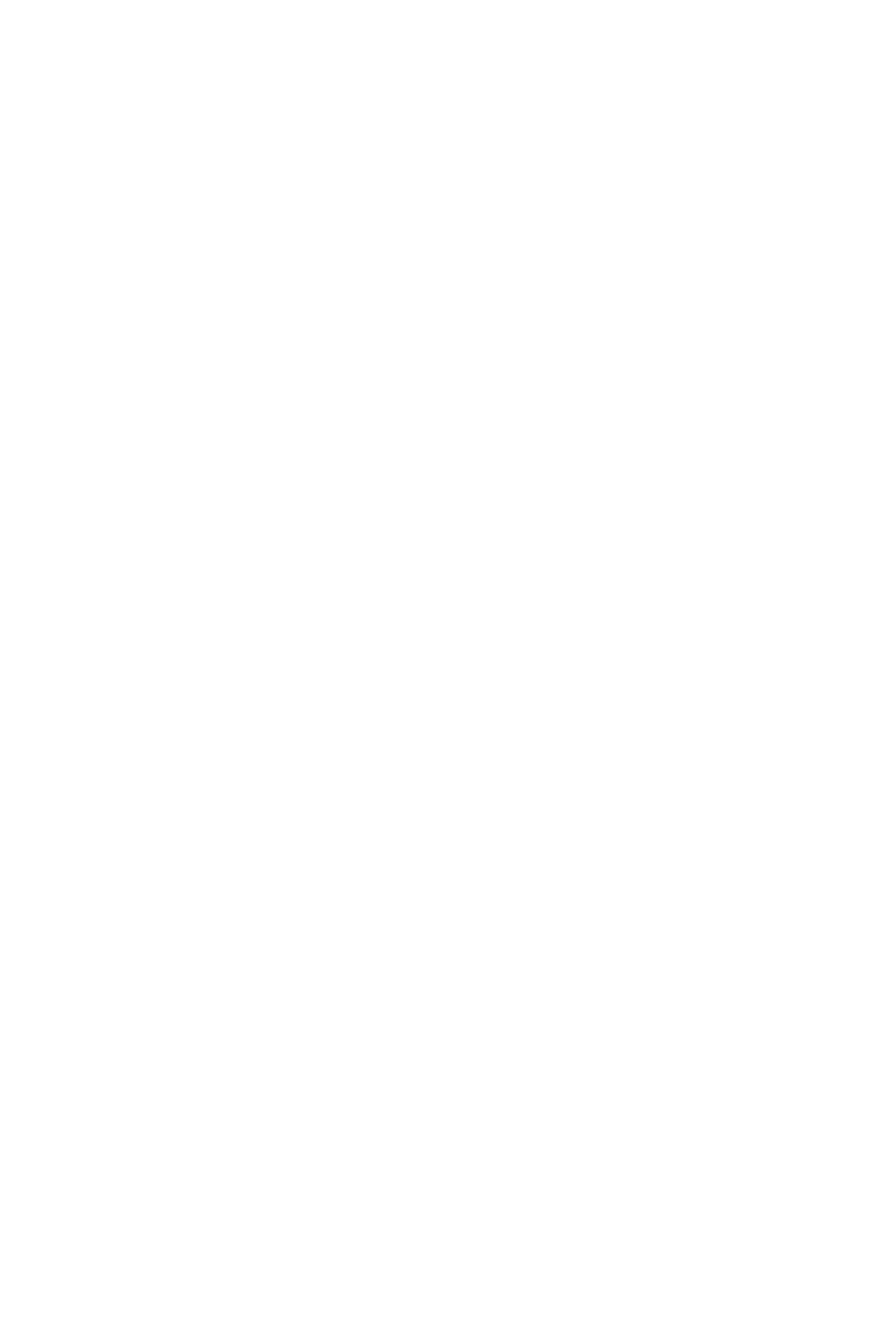## *'... sicut olim gens Franeorum ... nunc gens Anglorum':* Fulk's Letter to Alfred Revisited

### JANET L NELSON

For many historians of Anglo-Saxon England, the letter of Archbishop Fulk of Rheims to Alfred has seemed a significant piece of evidence for the king's contacts and aspirations.<sup>1</sup> From time to time, however, the letter's authenticity has been impugned; and even those who do not doubt the letter's genuineness have found something faintly offensive in its 'arrogant and patronising tone'.<sup>2</sup> While the letter's 'tone' may help explain its relative neglect by English historians, its most suspicious feature also explains its near-total neglect by Continental scholars: rather than having been transmitted, like nearly all the rest of Archbishop Fulk's extant correspondence, uniquely in the form of excerpts and 'analyses' in Flodoard's *Historia Remensis Ecclesiaes* this letter survives as a whole, in English manuscripts and *only* in those: an addition copied into an eleventh-century Winchester gospel-book, and, copied from that, in the probably fifteenth-century *Liber Monasterii de Hyda.<sup>4</sup>* The letter purports to have accompanied the Frankish

- To take but two examples: D. Whitelock, *English Historical Documents,* vol. I, 2nd edn (London, 1979), no. 223, pp. 883–5; S. Keynes and M. Lapidge, *Alfred the Great: Asser's Life of King AljTed and Other Contemporary Sources* (Harmondsworth, 1983), pp. 182-6, 331-3 (notes). I am very grateful to Simon Keynes for his comments on a draft of the present paper, and for directing me to his splendid just-published edition of *The Liber Wtae of New Minster and Hyde Abbey Winchester* (Copenhagen, 1996).
- 2 Whitelock, *English Historical Documents,* vol. I, p. 883.
- 3 F1odoard, *Historia Remensis Ecclesiae,* ed. I. Helier and O. Waitz, MOH SS XIII, pp. 405-599. For the single case of additional transmission outside Flodoard's work, see below, n. 24. For Fulk's correspondence, and his career at Rheims, see now the fine study of M. Sol, *Un historien et son Eglise: Flodoard de Reims* (paris, 1993); and for the broader genre, *idem, Gesta episcoporum. Gesta abbatum,* Typologie des sources du moyen age occidental 37 (Turnhout, 1981), and also R. Kaiser, 'Die *Gesta episcoporum* als Genus der Geschichtsschreibung', in O. Scheibelreiter and A. Scharer(eds), *Historiographie imfrühen Miuelalter* (Vienna, 1994), pp. 459-80. For Fulk's career, see also G. Schneider, *Erzbischof Fulco von Reims (883-900) und das Frankenreich* (Munich, 1975). For Fulk's work methods, see further H. Zimmermann, 'Zu Flodoards Historiographie und Regestentechnik', in K.-U. Jäschke and R. Wenskus (eds), *Festschrift für H. Beumann zum* 65. *Geburtstag* (Sigmaringen, 1977), pp. 200-14.
- 4 See the edition by D. Whitelock, M. Brett and C. N. L. Brooke, *Councils and Synods with other Documents relating to the English Church, I. AD 871-1204,* pan 1: 871-1066 (Oxford, 1981), pp. 8-11, at p. 8, n. 1, and the comments of Keynes and Lapidge, *Alfred*, p. 331. See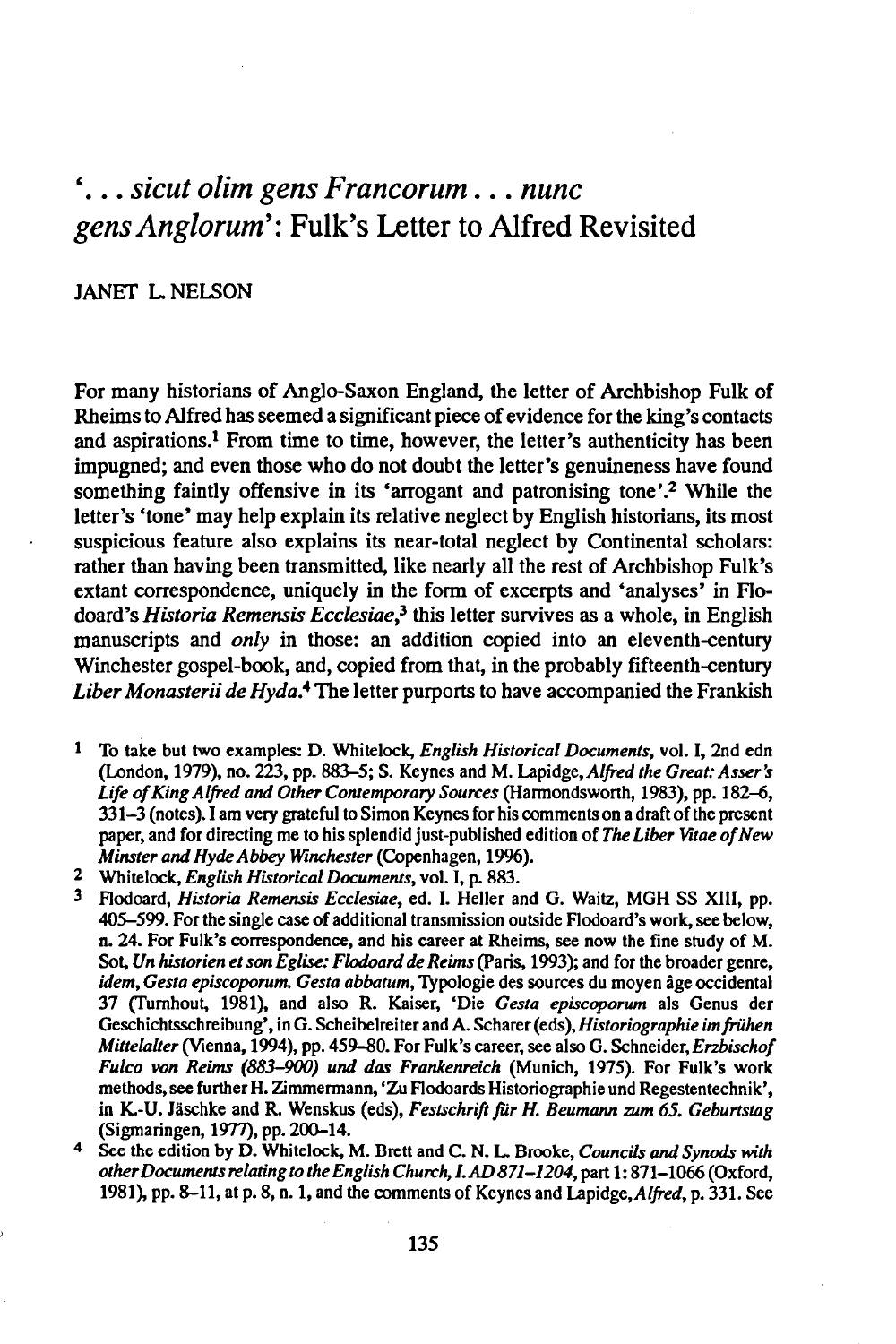#### JANET L NELSON

scholar Grimbald to Wessex, and its main purpose was to commend Grimbald to Alfred's patronage: hence, given Grimbald's well-known connexions with Winchester, the provenance of the letter's manuscript credentials has been thought to raise the possibility of Winchester fabrication.<sup>5</sup> A brief review of the question may be timely: especially so in a *Festschrift* for Janet Bately, who devoted one of her earliest publications to Grimbald.<sup>6</sup>

The problem has been mainly approached from the Anglo-Saxon side. In a study that remains fundamental, Philip Grierson argued that 'there could have been no conceivable motive for forging [the letter], since Fulk played no part in the tradition of Grimbald's life that was current at New Minster [Winchester]'.<sup>7</sup> This seems the strongest argument against suggestions of Winchester forgery. It is an argument not addressed by A. P.Smyth in his recent reiteration of the case against the letter. Inso far as that case involves points made by me, this may be the place to state clearly that I now think that 'the possibility' (no more) of forgery, which

also below, n. 7. For the likely date of the New Minster *Liber Vitae,* see now Keynes, *The Liber Vitae,* pp. 44-5.

- S As suggested, tentatively, by me in '''A king across the sea": Alfred in Continental perspective', *Transactions of the Royal Historical Society* 36 (1986), 45--68, at 48-9; and now, forthrightly, by A. P. Smyth, *King Alfred the Great* (Oxford, 1995), pp. 257-9.
- 6 'Grimbald of St Bertin's', *Medium Aevum* 35 (1966), 1-10.
- 7 P. Grierson, 'Grimbald of St Bertin's', *English Historical Review* 55 (1940), 529-61. This study totally supersedes *the* brief remarks of C. Plummer, *The Life and Times of Alfred the Great* (Oxford, 1902), pp. 138-9, and W. Stevenson, *Asser s Life of King Alfred* (Oxford, 1904), pp. 308-9. Grierson showed that New Minster tradition on *the* one hand linked Grimbald directly with St-Bertin, and on the other made nothing of the Rheims connexion. Fulk's letter, on the contrary, does not mention St-Bertin and is emphatically concerned with Rheims. For the Rheims-St-Bertin connexion, see below, p. 138. But Grierson's suggestion, 'Grimbald', pp. 547-8, that the gospel-book, MS BL Addit. 34890, was of tenth-century date, and that Fulk's letter 'or at least the tenth-century copy of it' had been preserved, not at Winchester but 'at some abbey in the west of England and only became known at Winchester during the twelfth century' must now be abandoned. The scribe who wrote the gospel-book was Eadui Basan, who worked at Christ Church, Canterbury, from c. 1015 to the 1030s. For other manuscripts written by him, see M. Brown, *Anglo-Saxon Manuscripts* (London, 1991), pp. 26-7. Since he sometimes worked to commission, MS Addit. 34890 may have got to Winchester quickly; or it may have got there after the Conquest. Fulk's letter, at ft. 158-l6Ov, was copied into *the* manuscript late in *the* eleventh century, perhaps even as late as c. 1100: the hand may not be identical with, but is similar to, the hand(s) that made additions in the late eleventh century to the *Liber Vitae* of New Minster, Winchester (Stowe 944), and to the Arundel Psalter (BL MS Arundel 60), both securely provenanced to New Minster Winchester. That Addit. 34890 was at Winchester when Fulk's letter was copied into it is further suggested by *the* fact that Grimbald's name at f. 159v (like Alfred's at f. 158r) is written in capitals. A little error in E. Temple, *Anglo-Saxon Manuscripts* (London 1976), no. 68, has given rise to *the* notion that the hand that wrote out Fulk's letter is a pre-Conquest *one.* This is certainly wrong. See now Keynes, *The Liber Vitae,* pp. 101-2. I amvery grateful to Michelle Brown for looking at these manuscripts with *me* and clarifying the problems of date and provenance.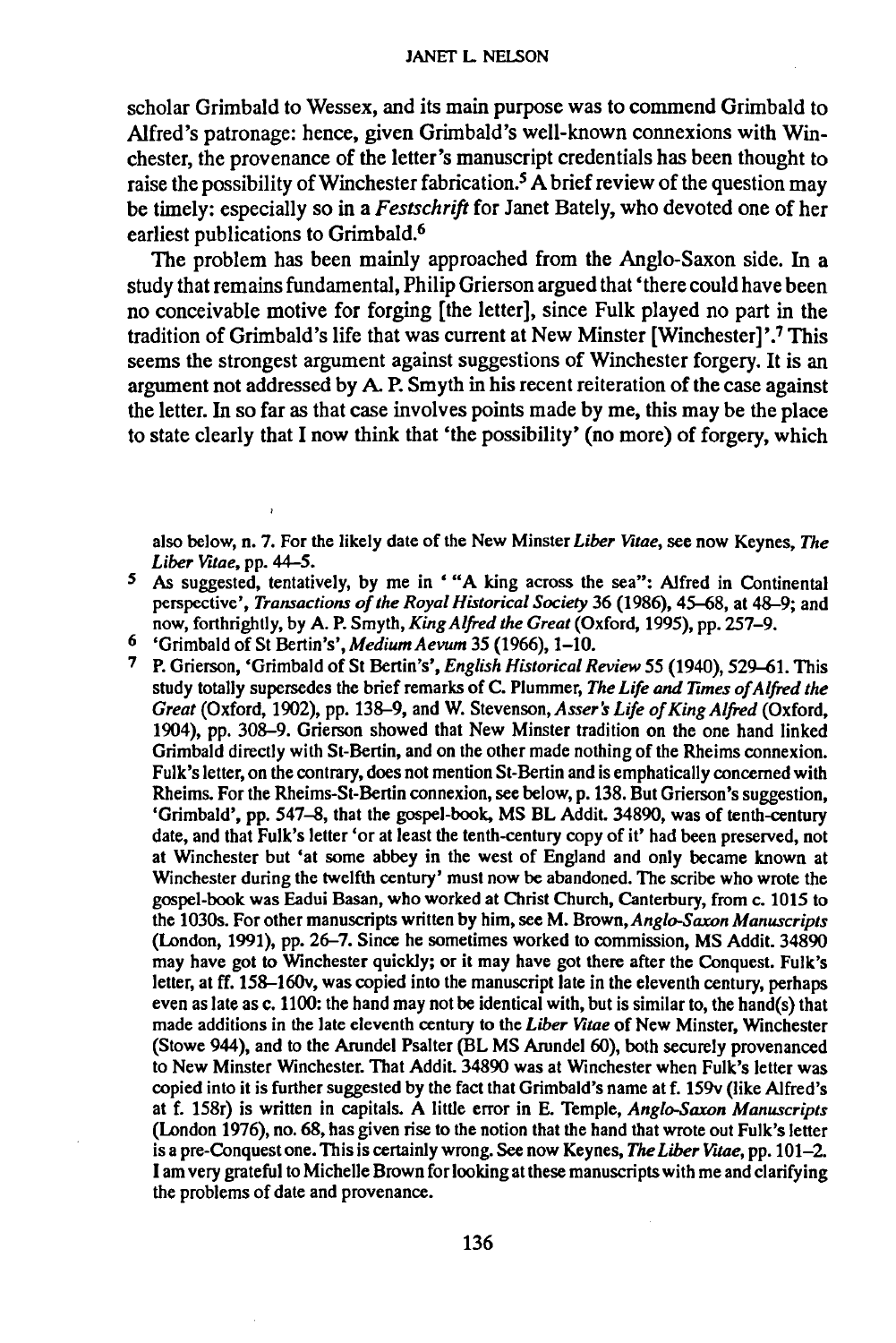I seriously considered a decade ago, ought to be rejected.<sup>8</sup> My change of mind is the result of more careful thinking about the Frankish side of the matter.

That Flodoard's Register of Fulk's correspondence preserves no trace of this particular letter should not necessarily arouse suspicion of forgery. Evidence for only nine letters from Fulk to secular rulers survives, compared with thirty-six to popes: the suspicion that *should* come to mind is that Flodoard has been selective, and/or that what survived in the Rheims archive in the mid-tenth century was only part of the original archiepiscopal output. This can be checked in the case of Fulk's predecessor Hincmar: of 572 letters sent, Flodoard preserves evidence of only some 450. Amongst items preserved outside Flodoard's Register are letters of Hincmar to several Frankish kings. In Fulk's case, Flodoard preserved longer 'analyses'9 of many fewer letters: perhaps he made a more restricted selection, or perhaps the archive was less complete anyway.<sup>10</sup>

Fulk's correspondence as preserved by Flodoard does, however, include the resume of one letter to Alfred. The identifying of Alfred as *rex transmarinus* here was surely not the address-form of the original but Flodoard's own label.<sup>11</sup> The content of this letter shows concerns that are similar in two respects to those of the letter of recommendation for Grimbald: the appointment of a worthy archbishop of Canterbury, and clerical misconduct, against which Fulk cites texts from *sancti patres.* The certainty that Fulk wrote to Alfred in c. 890, and the apparent familiarity of this letter's tone, makes earlier correspondence plausible. It is the more so, given the evidence in the Anglo-Saxon Chronicle for close acquaintance with West Frankish affairs in the later 880s. There is no doubt that Grimbald came to Alfred's kingdom sometime in those years, and that his arrival belonged in a context of cross-Channel contacts.

Grimbald's presence at the monastery of St-Bertin can be documented in charters from 867 to 885.<sup>12</sup> By 877, Fulk, a palace cleric of Charles the Bald,

- 8 Even the letter's initial addressing of Alfred as *gloriosissimus et christianissimus rex anglorum* which I suggested was an eleventh-century 'improvement', ' "A king across the sea"', p. 49, could well have been in Fulk's original. It is true that Hincmar preferred less elaborate forms of address for royalty, but a more thorough trawl through ninth-century letters shows good precedents for Frankish bishops addressing rulers in just such superlatives: e.g. MGH Epp. IV,pp. 537, 539, 540, 542, etc.
- <sup>9</sup> The term is that of Sot, Un historien, p. 173. Some of Flodoard's résumés are very brief, others quite long. In the one case where comparison can be made (see below, n. 24), Flodoard's 'résumé' is actually longer than the original version! It remains true to the essentials of the letter, however.
- 10 Cf. the thoughtful remarks of M. Stratmann, *Hinkmar von Rheims als Verwalter von Bistum und Kirchenprovinz* (Sigmaringen, 1991), p. 67.
- 11 Plegmuod is termed *archiepiscopus transmarinus* in F1odoard's resume of a letter from Fulk to him, *Historia Remensis Ecclesiae* IV,c. 6, p. 568 (Whitelock *et al., Councils,* no. 6, p. 13, and Sot, Register of Fulk no. 53, *Un historien,* p. 166).
- 12 Grierson, 'Grimbald', pp. 542-3, 545 (the reference of Whitelock *et al.,* p. 6, n. 2, to pp. 544-7 of Grierson's paper is not quite right). Grimbald witnessed a charter for one of St-Bertin's dependent churches as *Grimbaldus senior:* Grierson, 'Grimbald', p. 544, sug-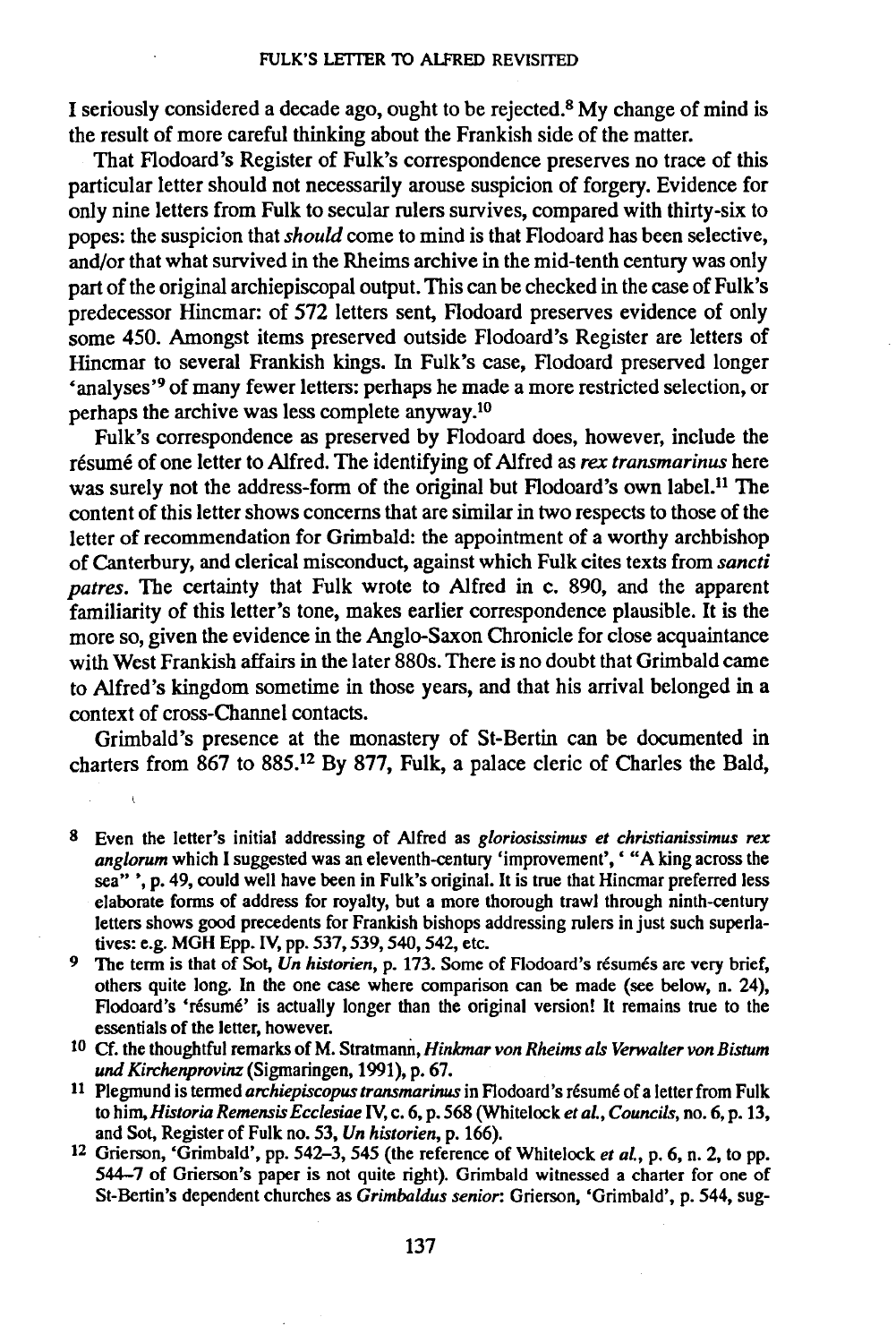'educated almost from the cradle in canonical disciplines', as Fulk himself later put it,<sup>13</sup> had been given the abbacy of St-Bertin. This was at once a reward for loyal service, and a political responsibility: Fulk's first extant appearance in this role was as one of the leading men left behind in Francia to keep the young king Louis the Stammerer under surveillance when Charles set off for Italy in June 877.1<sup>4</sup> Fulk's responsibilities at St-Bertin did not prevent him from keeping his position at court  $-$  a position he retained through the brief reigns of Louis the Stammerer and Carloman, before becoming archbishop of Rheims, as Fulk recalled in a letter to Pope Stephen VI (896-7).<sup>15</sup> The consecration took place on 7 March 883.<sup>16</sup> But Fulk did not cease to be abbot of St-Bertin, hence to call on the services, scholarly and otherwise, of Grimbald. There can be no doubt of Grimbald's close contacts with, and likely frequent visits to, Rheims from 883.<sup>17</sup> Grimbald's arrival in Wessex is not easy to date precisely, but must be somewhat before c. 890, when Alfred himself named Grimbald as one of his scholar-helpers.18Grimbald is a likely candidate as agent of transmission for the Anglo-Saxon Chronicle's information about Scandinavian movements in north-eastern Gaul during the 880s. Close contacts with Rheims no doubt continued after Grimbald's move to Wessex. The Chronicle's account of events in West Francia in 887-8 adopts Fulk's perspective, both in mentioning Guy as a contender for the throne in that year (Fulk was in fact Guy's main supporter during what proved a short-lived bid) and in stressing Amulf's persisting authority over the whole empire after its division in 888 (Fulk, after abandoning Guy for Odo, stressed

gests that the epithet indicates that Grimbald was in charge of the dependent church. Alternatively, the epithet could have been used to distinguish this Grimbald from any junior homonym(s).

- *13 Historia Remensis Ecclesiae* IV, 4, p. 562 (Sot, Register no. 36, *Un historien,* p. 162). This letter can be dated to 896.
- 14 MGH Capit. 11,ed. A. Boretius (Hannover, 1897), no. 281, c. 15, p. 359. Gifts of abbacies to palatine clerics were usual in ninth-century Francia: see Nelson, *Charles the Bald* (London, 1992), p. 62, and Index s.v, 'cleric-abbots' for examples. Fulk had already accompanied Charles on an earlier visit to Rome in 875, recalled by Fulk in a letter to Pope Marinus I (882-4), *Historia Remensis Ecclesiae* IV, 1, p. 555 (Sot, Register no. 2, *Un historien,* p. 157): he had made this pope's acquaintance 'tempore Johannis papae quando cum Karolo imperatore . . . fuerat Romae'.
- $15$   $\cdot \cdot \cdot$  a rege Karolo  $\cdot \cdot \cdot$  in palatinis ac domesticis eius  $\cdot \cdot \cdot$ , assumptus obsequiis, sicque in aula palatii perseverans usque ad tempora Karlomani regis ••. nepotis eiusdem Karoli, quando a sanctis provinciae Rememnsis episcopis necnon a clero et plebe huius urbis electus sit et ordinatus episcopus', *Historia Remensis Ecclesiae* IV, 4, p. 562 (Sot, Register no. 36).
- *<sup>16</sup> Historia Remensis Ecclesiae* IV, 10, p. 575.
- 17 There is no need, therefore, to assume a brief period of residence at Rheims between 885 and 886. Nothing in the way Fulk speaks of Grimbald's services to his church's administration need imply permanent residence at Rheims rather than St-Bertin,
- 18 Alfred's Preface to the OE Version of Gregory the Great's *Pastoral Care,* transl, Keynes and Lapidge, *Alfred,* p. 126. Smyth, *King Alfred,* pp. 527-602, seems disinclined to date the A1fredian translations: cf. below, n. 22.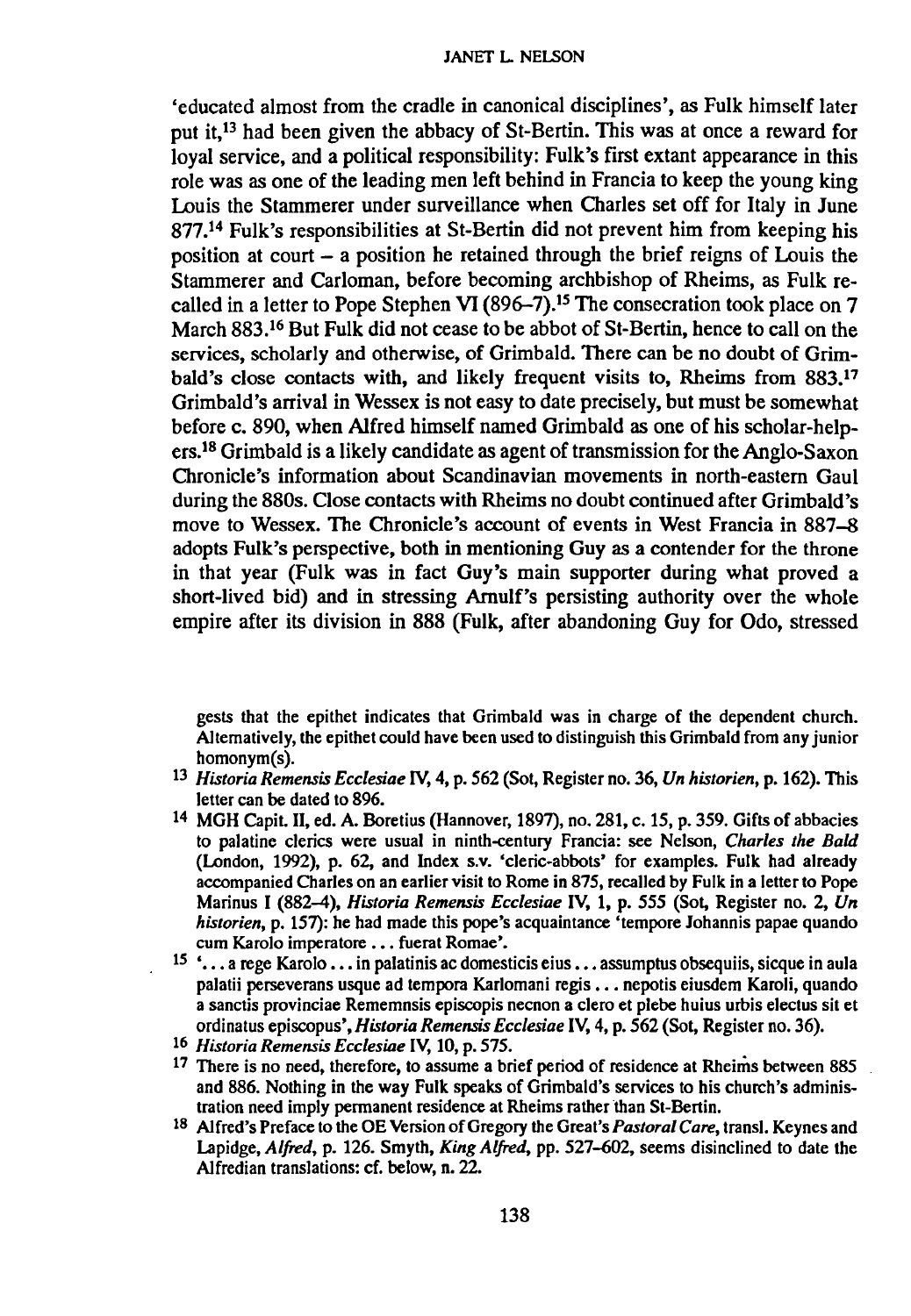Arnulf's approval for Odo's kingship).<sup>19</sup> It has even been suggested, with some plausibility, that Grimbald conveyed to Wessex the idea of writing up a dynastic and gens-centred chronicle.<sup>20</sup> Still more telling are the indications of Frankish scholarship being transmitted via Rheims to Alfred's court to find its way into his translations. InAlfred's version of Boethius's *Consolation of Philosophy,* the idea of the three orders reflects the influence of exegetes working at Auxerre in the reign of Charles the Bald.<sup>21</sup> Grimbald will hardly have have been the *only* West Frank to purvey these influences and this learning. But we have Alfred's own word for it that Grimbald mattered.<sup>22</sup> Even without the evidence of Fulk's letter of recommendation, we could guess that Grimbald mattered to Fulk as well.

Fulk's early years as archbishop saw a series of efforts to mobilise successive popes against the appropriator of a monastery belonging to Fulk's family.23 Two other traits emerge strongly from Fulk's correspondence. The first is his assertion of Rheims' primatial claims. Writing to Pope Stephen V in 885/6, Fulk expressed his devotion to the *sedes romana:*

I and my fellow-bishops persist even unto death in our devotion to the Roman see *(in cultu romanae sedis) ...* as befits the see of Rheims which your

- *19 TheAnglo-Saxon Chronicle: A Collaborative Edition.* 3: *MSA* (Cambridge, 1986),s.a. 887, p. 53: 'hi [i.e. the other four kings] cuedon paet hie paet [i.e. each kingdom] to his honda healdan sceoldon', literally, 'they declared that they should hold it at his hand'; cf. trans!. G. Garmonsway, *The Anglo-Saxon Chronicle* (London, 1953), p. 80. See my remarks in 'The Franks and the English in the Ninth Century Reconsidered', in P. Szarmach and J. RosenthaI (eds), *The Preservation and Transmission of Angio-Saxon Culture* (forthcoming, 1997).
- 20 J. M. Wallace-Hadrill, 'The Franks and the English in the ninth century: some common historical *interests',History* 35 (1950), 202-18, repr. in his collected papers, *Early Medieval History* (Oxford, 1975), pp. 201-16; M. B. Parkes, 'The palaeography of the Parker manuscript of the *Chronicle', Anglo-Saxon England* 5 (1976), 149-71, at 163-6.
- 21 Nelson, 'The Political Ideas of Alfred of Wessex', in A. Duggan (ed.), *Kings and Kingship in Medieval Europe,* King's College London Medieval Studies X (London, 1993), pp. 125-68, at 141-4; and T. E. Powell, 'The "Three Orders" of Society in Anglo-Saxon *England',Anglo-Saxon England* 23 (1994),103-32.
- 22 Given the recent attack of Smyth, *King Alfred,* on Asser's *Life of Alfred* as a forgery, I have decided to rest my case on sources other than Asset, Nevertheless, since Fulk's letter to Alfred has been the victim of a stray bullet, and the whole issue of Frankish influence on Alfredian culture a more serious casualty, it is impossible wholly to bypass Smyth's work in what follows.
- 23 Fulk's brother Rampo in his will had requested the refoundation of the monastery at Bonneval (dep, Eure-et-Loire, prov, Sens), founded by a *miles* also named Fulk (the uncle of these brothers?), but then appropriated by Rampo; a man from the Rouennais named Ermanfrid had married Rampo's widow and seized control of the Bonneval property, and Fulk urged that papal orders be sent to the archbishops of Rouen and Sens to discipline Erminfrid and force the return of Bonneval. See Sot, *Un historien,* pp. 157-8 (Register nos. 3, 4, 6, 7 and 8), and also pp. 125, 129, 190. The story can be pieced together from *Historia Remensis Ecclesiae* IV, 1, pp. 555-6, and *Petite chronique de I'abbaye de Bonneval,* ed. R. Merlet, Mémoires de la Société Archéologique d'Eure-et-Loire 10 (1896), 14-35. Cf. R. Le Jan, *Familie et pouvoir dans le monde franc (V1Ie-Xe siede)* (paris, 1995), pp. 236-7.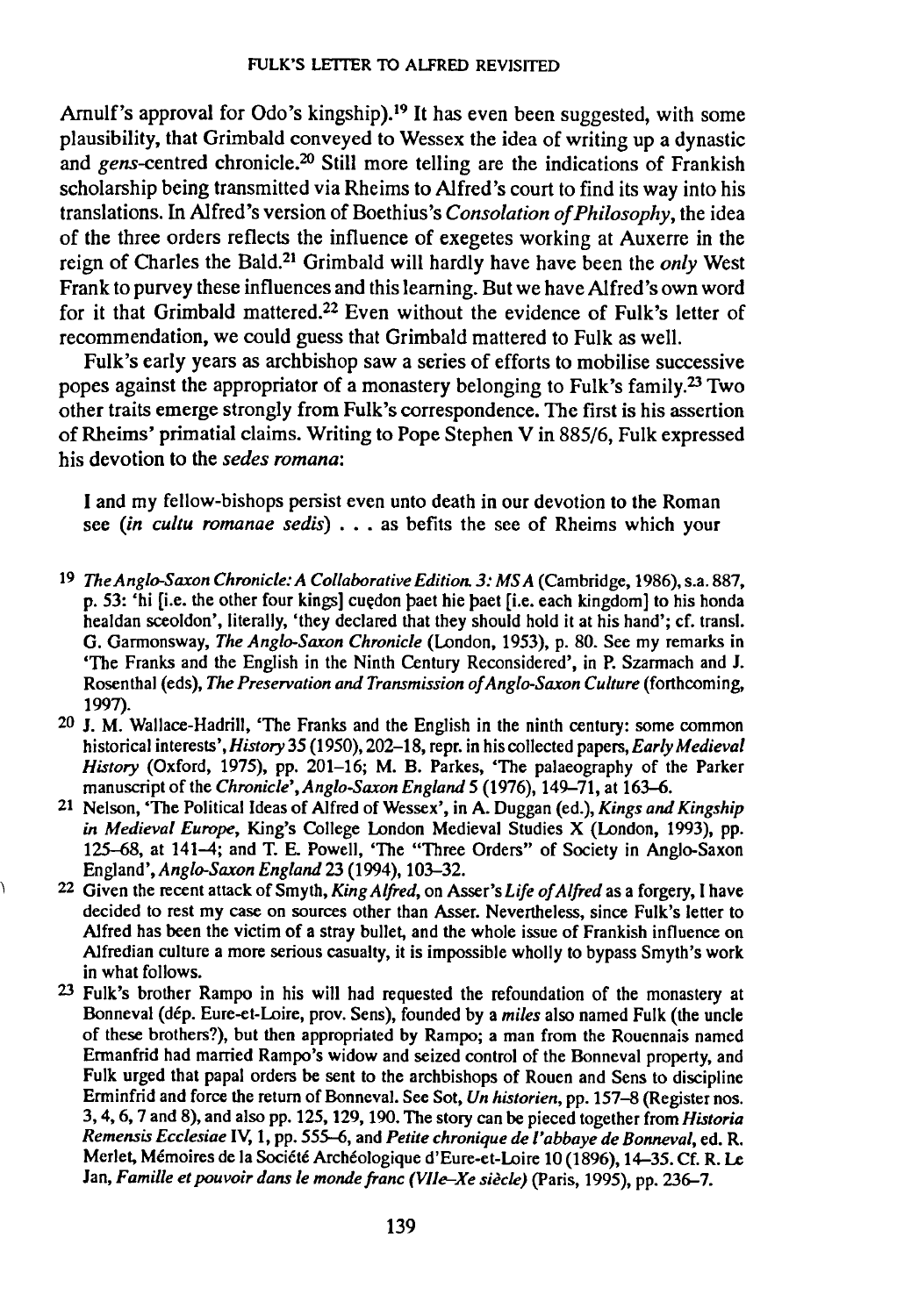predecessors, valuing it above all those of Gaul, endowed with the primacy, as when the Blessed Peter Prince of the apostles sent Sixtus here to be bishop of this whole region, and Pope Hormisdas willed that Remigius be obeyed as his deputy throughout all the Gauls.<sup>24</sup>

This elevation of Remigius to apostolic rank had been going on before Fulk's time, notably under Archbishop Hincmar.<sup>25</sup> In 869, masterminding the consecration of Charles the Bald at Metz, Hincmar declared:

Louis [the Pious, Charles' father] was descended from Clovis, famous king of the Franks, who was converted through the catholic preaching of St Remigius the apostle of Franks, and baptised along with 3,000 of the Franks, not counting children and women, on the vigil of holy Easter at the metropolis of Rheims, and anointed and consecrated king with chrism got from heaven, of which we still have some  $\ldots^{26}$ 

Fulk took this ball and ran with it  $-$  so successfully that the pope joined the game. Granting Fulk's request for recognition of his see's apostolic status, Pope Formosus (891-6) recalled that 'the blessed Remigius had been established as apostle of the Franks by the authority of the Holy See of Rome and by the grace of God'. Apostolicity carried with it the requirement of preserving true doctrine: a job for which Grimbald's scholarship, whether practised at Rheims itself or at St-Bertin, would have been invaluable. It also carried <sup>a</sup> further connotation, of responsibility for converting pagans. Fulk informed the dowager empress Richildis, in a letter severely chastising her wicked way of life ('It is the Devil, not God, who is with you! '), that he had assumed the role of St Paul: 'Quamdiu apostolus sum gentium, ministerium meum honorificabo'.<sup>27</sup> Missionary endeavour was already a tradition at Rheims, mission to the Franks having been followed up in 820s by mission to the Danes. $28$ 

This leads into Fulk's second theme: concern over Scandinavian attacks. So severe had been their infestation of the realm for the past eight years, Fulk told Pope Stephen V (885-91), that 'there seems to be no free passage for anyone far

<sup>24</sup> T. Gousset (ed.), *Les actes de la province ecclesiastique de Reims,* vol. I (Rheims, 1842), p. 520. This is the only one of Fulk's letters to survive independently of Flodoard. See Sot, Un *historien,* pp. 172-3, for a comparison of the original with the *Historia Remensis Ecclesiae* version, demonstrating Flodoard's essential accuracy.

<sup>25</sup> P. Depreux, 'La devotion a saint Reml de Reims aux IXe et Xe siecles', *Cahiers de civilisation medievale* 35 (1992), 111-29.

*<sup>26</sup> Annales de Saint Bertin,* ed. F. Grat, J. Vielliard and S. Clemencet (Paris, 1965), s.a. 869, pp. 162-3, transl, Nelson, *The Annals of St-Bertin* (Manchester, 1991), p, 161. Though Charles was acquiring Lotharingia, Hincmar depicted this as a *Frankish* consecration.

*<sup>27</sup> Historia Remensis Ecclesiae* IV, 5, p. 566, citing Rom. xi, 13.

<sup>28</sup> Depreux, 'La devotion', p.126 asks whether Fulk was not consciously evoking the tradition of Archbishop Ebbo in Louis the Pious's reign.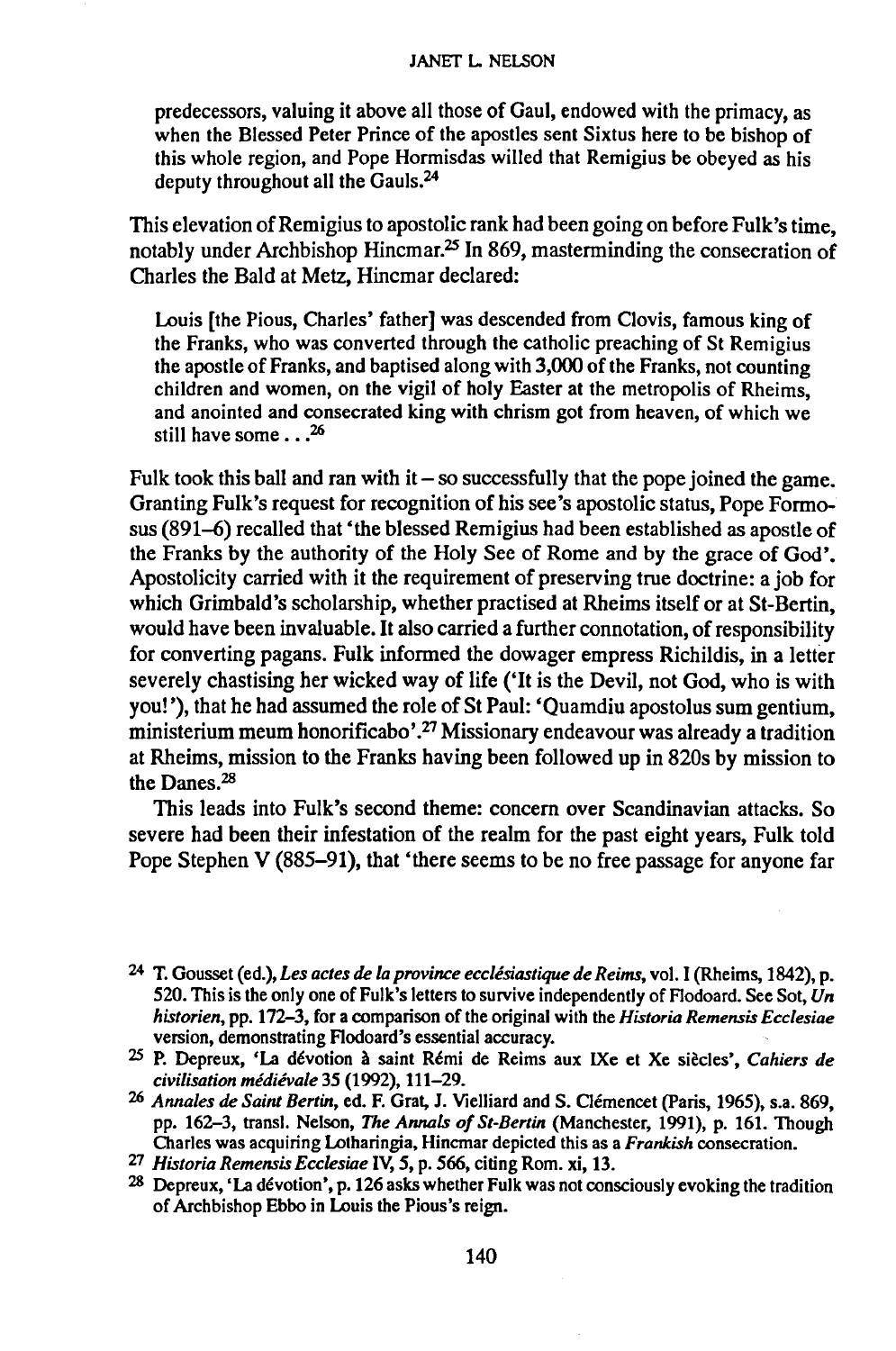beyond [their] castles'.<sup>29</sup> The emperor Charles the Fat was reminded forcefully of his responsibility for 'the defence and protection of the *regnum Franeorum,* protected, by God's help, until now, while it was ruled by your uncle and your namesake and his sons, but since the magnates committed the realm's protection to you, everything has gone from bad to worse'.<sup>30</sup> 885–6 saw the year-long siege of Paris by Scandinavian attackers who raided ever more persistently in the surrounding countryside. These were indeed anxious times for custodians of the *castra Dei.*

Inthe light of Fulk's self-representation in the correspondence of the early years of his pontificate, then, and also against this background of pagan onslaughts, his purported letter of recommendation for Grimbald can be properly assessed. A lost letter from Alfred to which it responds can be reconstructed in entirely plausible terms. Alfred had reported his effective defence of his realm against Viking attacks, and Fulk begins by warm commendation of this king who 'attend[s] to the good of the kingdom divinely entrusted to you, seeking or safeguarding peace with warlike weapons and divine support', at the same time, 'taking care to increase the dignity of the ecclesiastical order with spiritual weapons'. The reasons for the low state of 'the ecclesiastical order' had evidently been rehearsed by Alfred himself. Fulk responds, 'you say [the reasons are]: frequent irruptions and attacks of pagans,<sup>31</sup> the passage of time, the neglect of bishops, and the ignorance of subjects'. Alfred, it seems, determined to improve the situation, had requested 'advice and support' from Rheims. What has sounded 'patronising' in modem ears may have simply represented the rhetoric of respectable, and respectful, *patrocinium -* rhetoric that may well echo Alfred's own. Fulk was not only able but obliged to help: just as God sent Remigius to the Franks of old, so too the English were now seeking a man from Remigius' see, imbued with his teaching. Evils deep-rooted through old custom and barbaric practices must be stamped out.<sup>32</sup> Rheims, 'the church over all the churches of Gaul', had the right standards and the learning to accomplish the task. But Remigius was not the only role-model invoked here: Fulk also recalled Augustine of Canterbury, 'sent by *your* apostle the Blessed Gregory'. Fulk praised Gregory's missionary strategy and emphasised its success, referring specifically to the role of papal letters in the early days in confirming the Faith, and the subsequent role of councils in strengthening it. Was it through natural

<sup>29</sup> ' ••• ut nemini extra castella proculliber aditus potere videtur': *Historia Remensis Ecclesiae* IV, 1, p. 555 (Sot, Register no. 6, *Un historien,* pp. 157-8, dating to 885/886).

<sup>30</sup> *Historia Remensis Ecc1esiae* IV, 9, p. 563 (Sot, Register no. 37, *Un historien,* p. 162, dating to 885).

<sup>31</sup> Keynes and Lapidge, Alfred, p. 182, translate 'Vikings', which half-misses the point.

<sup>32</sup> These topoi in reference to English kingdoms also had a prehistory going back to Boniface and beyond: see Nelson, ' "A king across the sea" ', pp. 61–2. Fulk's idea of church council as a means of securing the progress of the faithful, Keynes and Lapidge, p, 184, both looks back to Boniface, and prefigures a similar notion in the preface to Alfred's Laws, Keynes and Lapidge, p. 163.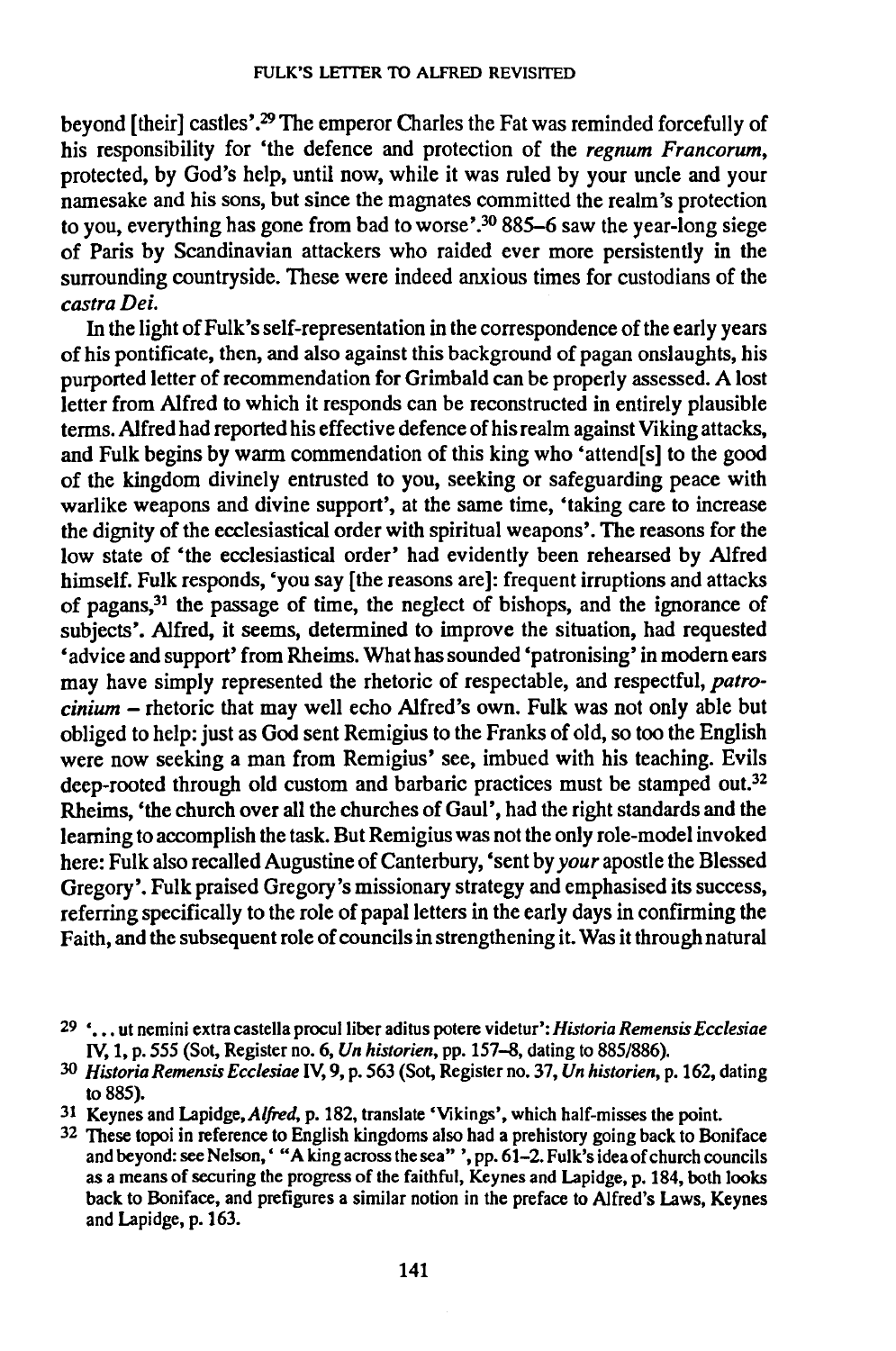#### JANET L NELSON

tact that Fulk evoked the achievements of the English Church? It seems more likely that here again he was responding to points made in Alfred's letter.

No request could be made without a counter-gift, and Alfred's to Fulk was strikingly apt: aware, whether through his own experience or through reports from English travellers, of the prevalence of wolves in Francia (which Fulk naturally called *patria nostra),* the West Saxon king had sent specially bred dogs to ward off those that threatened Fulk's 'flocks'. Fulk's neat response may also have been adumbrated in Alfred's letter: in return for the corporeal dogs, spiritual dogs must be sent - 'and especially one, Grimbald, to take charge of the administration of pastoral care' (another evocation, here, of the apostle of the English). Alfred had specifically asked for Grimbald, then, because his 'true faith and holy religion',<sup>33</sup> and perhaps too his political assistance to the archbishop of Rheims (Fulk said he had been *consors ministerii nostri et in omni utilitate ecclesiastica fidissimus adiutor34),* were known in Wessex. That speaks volumes for prior cross-Channel contacts. West Frankish scholarship, and Carolingian example, had impressed a king conscious of 'an urgent necessity ... to direct our minds to divine and spiritual law' .35Alfred sent a prestigeous entourage of magnates *(proceres veloptimates tarn episcopi ••• quam et religiosi laici)* to fetch Grimbald back to Wessex.

'The administration of pastoral care' implies episcopal office, and that surely is what Fulk inferred was Alfred's plan for Grimbald, whom Fulk considered 'most worthy of *pontificalis honor'.* Solemn undertakings were to be given (the letter presents this in the subjunctive mood, suggesting the promises were still to be made at the time of writing) by the members of the prestigeous entourage, 'aloud to me in the presence of all my church', in order to guarantee Grimbald's security and long-term well-being in *propria sedes.<sup>36</sup>* But which bishopric could have been

- 33 Keynes and Lapidge, *Alfred,* p. 185. Smyth, *King Alfred,* pp. 257-8, distinguishes sharply between scholarly work and pastoral responsibilities, insisting that the letter's 'exaggerated' emphasis exclusively on the latter 'gives this spurious document away'. I think this distinction is overstated: as the examples of Plegmund and Waerferth (and for that matter Hincmar) show, the reformer-bishop and the scholar could be one and the same man.
- <sup>34</sup> Transl. Keynes and Lapidge, *Alfred*, p. 185: 'a companion in my administration and . . . a most reliable assistant in every ecclesiastical concern'. Grierson, 'Grimbald', p. 551, assumed that this meant Grimbald had been on Fulk's staff at Rheims; Keynes and Lapidge, Alfred, p. 332, n. 7, suggest that Grimbald never left St-Bertin until he went to Wessex, and that Fulk was here expressing an unfulfilled hope for Grimbald's becoming a suffragan in his province. I think St-Bertin and Rheims would have operated in tandem under Fulk's regime, and that Grimbald's *ministerium* would have entailed, *inter alia,* holding St-Bertin securely against predatory local rivals. Fulk's 'distinguished career' (so, Keynes and Lapidge, Alfred, p. 331, n. 1) needs to be understood in the late ninth-century West Frankish context revealed so vividly in his letters.
- 35 Preface to Werferth's translation of Gregory the Great's *Dialogues,* Keynes and Lapidge, *AljTed,* p. 123. For Carolingian influence in Alfred's Laws, see P. Wormald, *The Making of English Law* (Oxford, forthcoming).
- <sup>36</sup> 'Viva voce in praesentia totius ecclesiae nostrae', Whitelock *et al., Councils*, p. 11, Keynes and Lapidge,Alfred, p. 185. I am unconvinced by the argument of Keynes and Lapidge, pp. 186,332, n. 10, that *adpropriam sedem* should be translated 'to their [i.e. the envoys'] own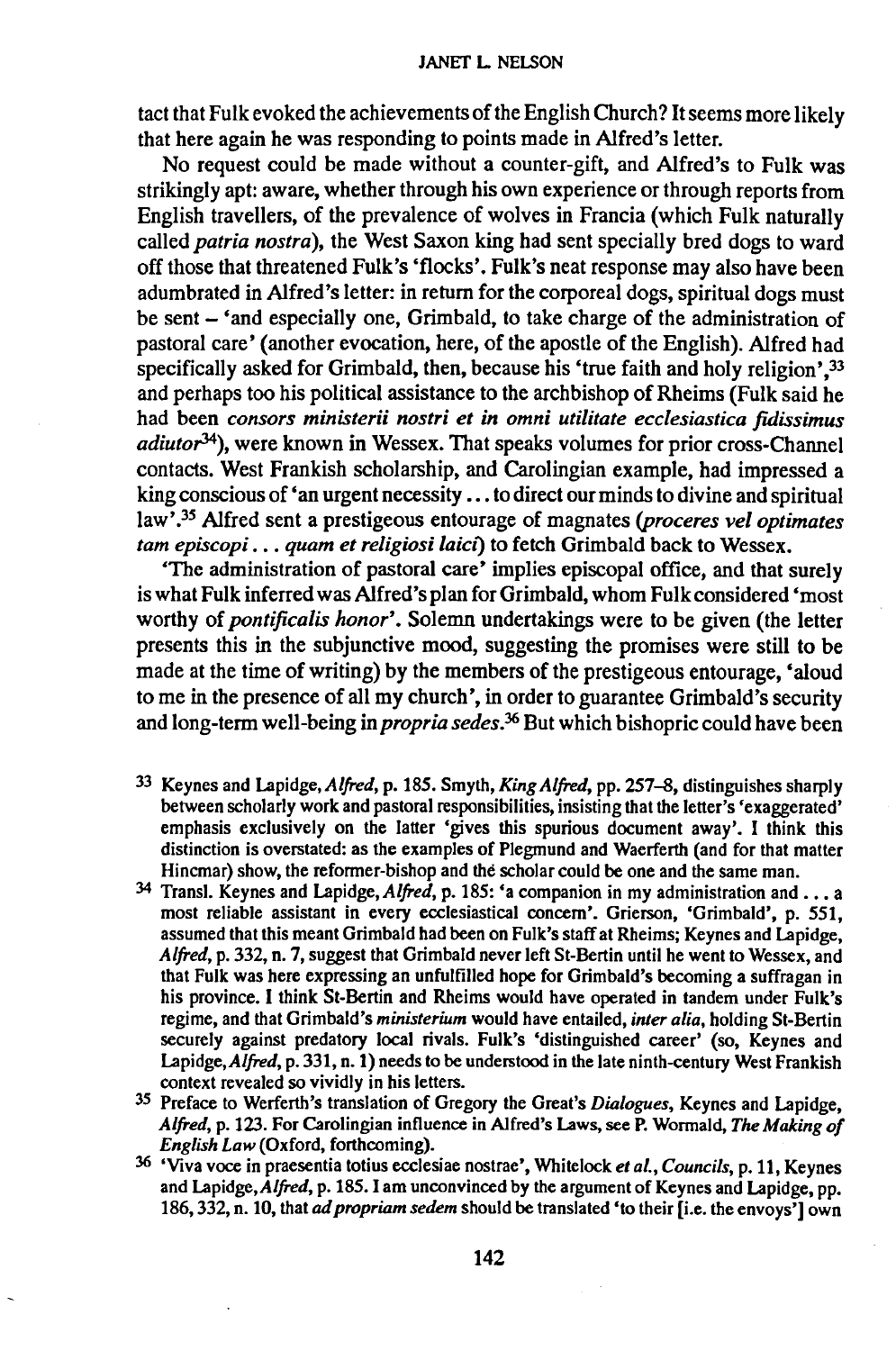in Alfred's mind? Canterbury was not vacant in the relevant time-frame, that is, c.886, and neither was Winchester.<sup>37</sup> Could London have been in Alfred's sights? 886 was the year in which, according to the Anglo-Saxon Chronicle, 'gesette Elfred cyning Lundenburg'<sup>38</sup> that is, refortified the old Roman walled city. Certainly by the 890s, when the Anglo-Saxon Chronicle was compiled, 886 had come to seem, in retrospect, the key moment in the reconstruction of the realm of the English, the moment when 'all Englishkind', Mercians and West Saxans together, acknowledged his rule, though it is clear that Alfred had had control of London rather earlier. Had Alfred just received back the envoys he had sent to Pope Marinus in 884? Had he acquired papal agreement for an old project, the shifting of the metropolitan see to London?<sup>39</sup> Were Grimbald's *electores* the assembled leaders of the Angelcyn at Lundenburg? Speculation aside, Fulk sent Grimbald with *some* bishopric in mind. Perhaps some delay was expected until an appropriate see became available.

In its setting within Fulk's letter-collection, this particular letter does not seem to me out of place. On the contrary: the letter's substance has the hallmarks of late ninth-century Rheims origin, and should therefore be accepted as genuine. The alleged 'arrogant and patronising tone' of the letter is considerably less striking when read in full context: Fulk, proud primate though he was, saw the *Angli* in their need as deserving his church's support, not least because the *Franci* had been there before:  $\cdot \cdot$ ... sicut olim gens Francorum ... nunc gens anglorum'. This was also Alfred's point. Apostolic foundations had Faith and doctrine in common, and must collaborate. Fulk was willing to make a considerable personal sacrifice to this end. This paper has approached the issue of his letter's authenticity from the Continental side, and could not have been written without the benefit of recent Continental scholarship on Fulk's career and correspondence. Yet, frustratingly, this scholarship has ignored Fulk's letter to Alfred.<sup>40</sup> On the other hand, it has to be said that we *transmarini* have not always made the most of what is available on the Continent. ••• *sicut gens francorum, ... [et !J gens anglorum ...* So, a

home'. Cf. ' "A king across the sea" ', p. 48. I agree with Grierson, 'Grimbald', p. 549, that Fulk understood that Grimbald was to receive a bishopric, but I cannot see any reason to suppose that Fulk himself was to consecrate Grimbald as bishop. Smyth, *King Alfred,* pp. 257-8, while rejecting the letter as a forgery, insists, rightly I think, that the 'future responsibilities' it indicates for Grimbald were those of a bishop, and that the 'minders' were taking him back to his see. The final section of the letter reveals Fulk's anxieties about Grimbald's safety in the face of any (unidentified) person who 'guided by some devilish impulse with jealousy of malice and ill-will, should occasion a quarrel or incite dissension', Keynes and Lapidge,Alfred, p. 186.

- 37 As noted by Nelson, ' "A king across the sea" ', p. 48.
- 38 Bately, *TheAnglo-Saxon Chronicle ••• MS A,* p. 53, trans!. Garmonsway, *The Anglo-Saxon Chronicle,* p. 80.
- 39 I ventured these speculations in 'The Political Ideas of Alfred', pp. 155-6.
- 40 It is unmentioned by Schneider, *Erzbischof Fulco,* and by Sot, *Un historien.* M. Depreux courteously acknowledges in an additional note his having been directed to it, though he had not cited it in the unpublished Memoire de Maitrise (paris, 1989), on which his article draws.